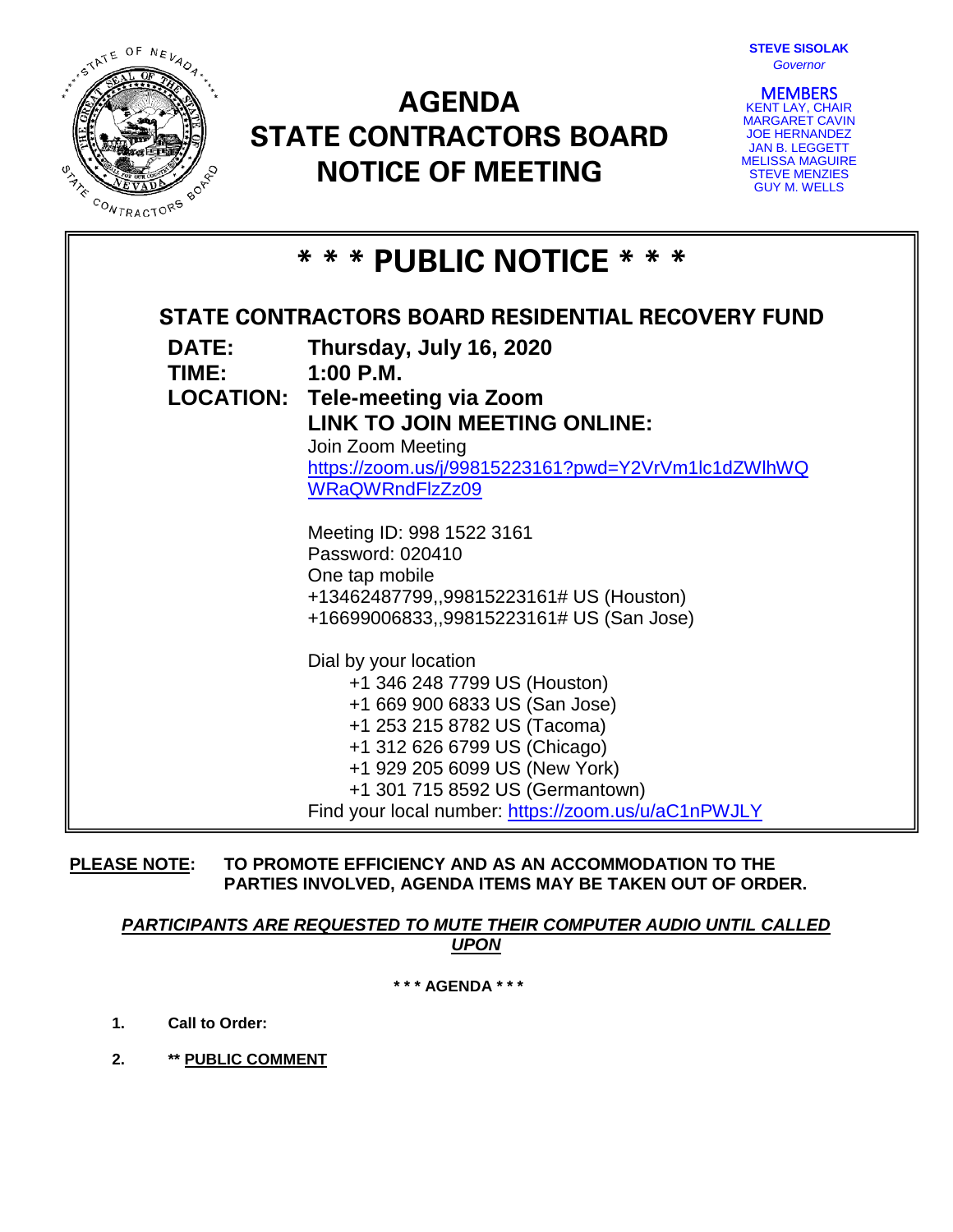#### **3. RECOVERY FUND HEARING:**

**CENTRAIR ELECTRIC,** License No. 13015 Charles Richard Barber, Owner (Asako Legarreta, Homeowner) 30054696

# **4. RECOVERY FUND HEARING:**

**QUICK SYSTEMS, INC.,** License No. 83100 Alma Roy Roundy, President and Qualified Individual Richard Edward Jacobs, Qualified Individual (Christine Volkmann, Homeowner) 30054612

**5. RECOVERY FUND HEARING: QUICK SYSTEMS, INC.,** License No. 83100 Alma Roy Roundy, President and Qualified Individual Richard Edward Jacobs, Qualified Individual (Brian Smith, Homeowner) 30054714

# **6**. **RECOVERY FUND HEARING:**

**BIG DOG CUSTOM WORKS, LLC,** License No. 77634 Willem Christopher Venter, Manager and Qualified Individual (Tracy Freed, Homeowner) 30054142

# **7. RECOVERY FUND HEARING: ISLAND SPRINGS LLC,** License No. 68840 James Miller Snow, Manager and Qualified Individual

(Carl Bell, Homeowner) 30054363

# **8**. **RECOVERY FUND HEARING: SUNPOWER BY RENEWABLE ENERGY ELECTRIC, INC.,** License No. 62767

Jason Michael Vita, President and Qualified Individual (Don Waters, Homeowner) 30054613

#### **9**. **RECOVERY FUND HEARING: MAJESTIC GENERAL CONTRACTORS LLC,** License No. 73962 Jeremy Jay Schell, Manager and Qualified Individual Marie Trust, Manager (Bernadine Dodough, Homeowner) 30054122

#### **10. RECOVERY FUND HEARING: SKY CANYON ROOFING, LLC,** License No. 82399 Shana Thyrie Belanger, Manager and Qualified Individual Billy Joe Haggard, Manager (Jean Trimble, Homeowner) 30054695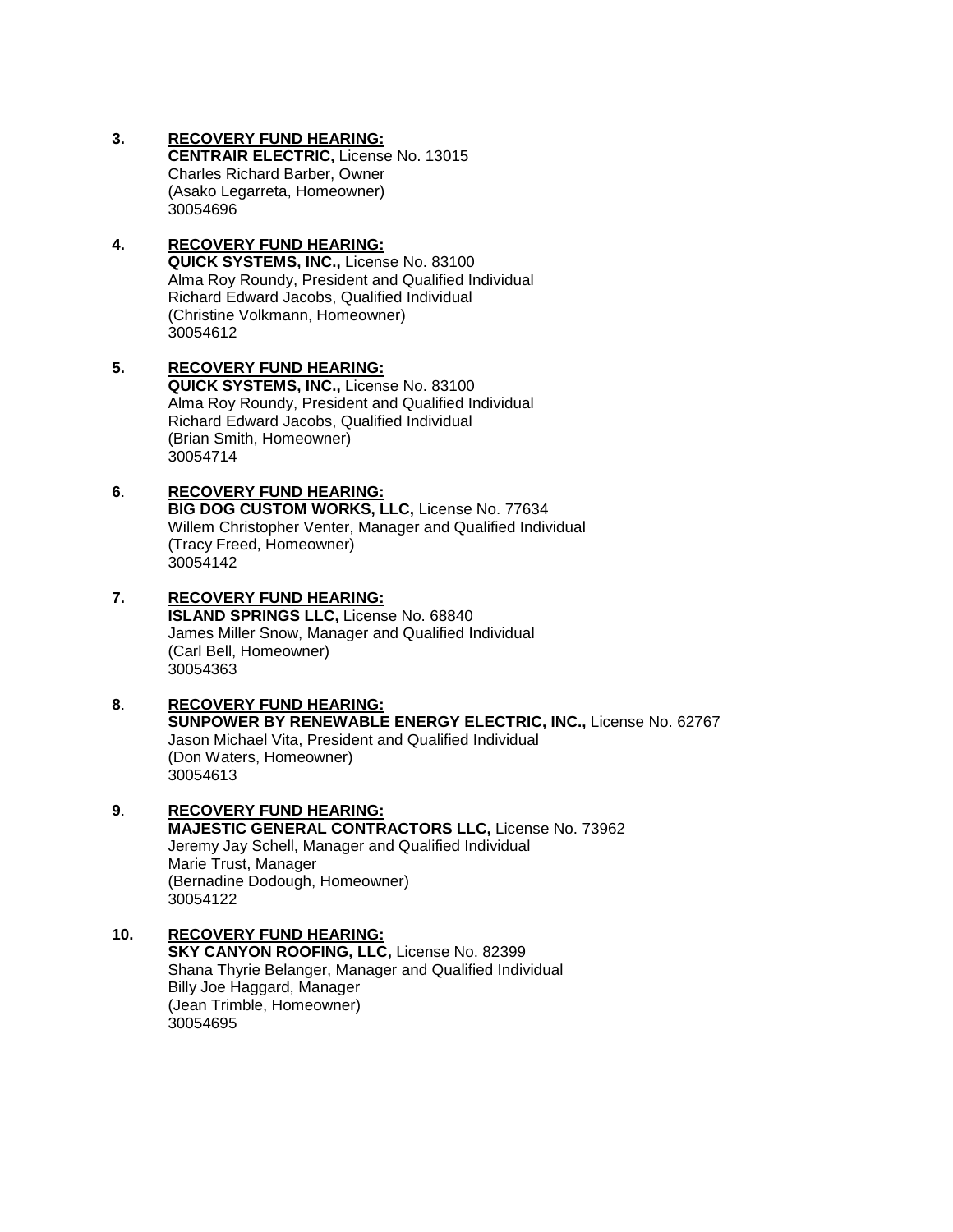#### **11. RECOVERY FUND HEARING:**

**ALTARAY NV LLV,** License No. 83657 Sean Andrew Clawson, Managing Member Carlos Puerto-Jara, Managing Member (Richard Adams, Homeowner) 30054051

#### **12**. **RECOVERY FUND HEARING: ALTARAY NV LLV,** License No. 83657 Sean Andrew Clawson, Managing Member Carlos Puerto-Jara, Managing Member (Charles Rolf, Homeowner) 30053723

#### **13. RECOVERY FUND HEARING: ALTARAY NV LLV,** License No. 83657 Sean Andrew Clawson, Managing Member Carlos Puerto-Jara, Managing Member (Jake Adams, Homeowner) 30053140

### **14. RECOVERY FUND HEARING:**

**ALTARAY NV LLV,** License No. 83657 Sean Andrew Clawson, Managing Member Carlos Puerto-Jara, Managing Member (Alice and Chester Cooper, Homeowners) 30054278

#### **15**. **RECOVERY FUND HEARING: DANIEL ALAN KURASZEWSKI DBA ITALIAN MASTERS PLASTER BY DK DRYWALL,**  License No. 47233 Daniel Alan Kuraszewski, Owner and Qualified Individual (James Cryan, Homeowner) 30054749

#### **16. RECOVERY FUND HEARING: DANIEL ALAN KURASZEWSKI DBA ITALIAN MASTERS PLASTER BY DK DRYWALL,**  License No. 47233 Daniel Alan Kuraszewski, Owner and Qualified Individual (Joseph Morabito, Homeowner) 30054521

#### **17. RECOVERY FUND HEARING: EMC CONSTRUCTION, LLC,** License No. 82027 Eric Allen Machado, Manager and Qualified Individual (Robert and Jaqueline Taylor, Homeowners) 30054162

### **\*\* PUBLIC COMMENT**

**18.** Adjournment – For Possible Action